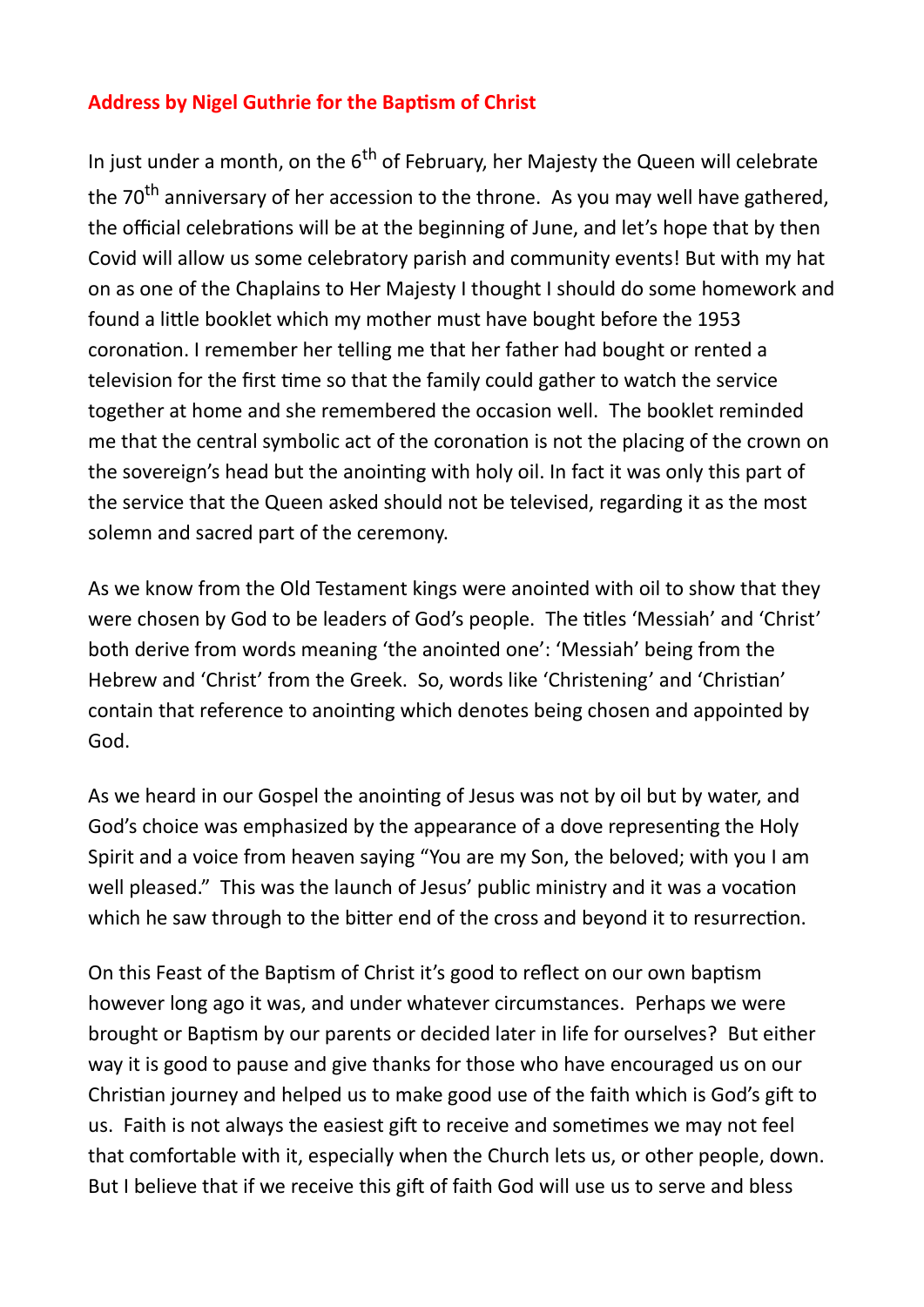others. When we do that, our faith will grow and we will fulfil the anointing we received at our Christening.

I was glad that the life and recent death of another long-lived leader, Archbishop Desmond Tutu, was so widely reported. He was certainly someone who made the most of his Christian calling. Indeed, he is surely one of the Christian leaders who in our lifetimes has made a notable historic mark for good on his nation.

I was privileged to meet him in about 1990 when he visited Coventry Cathedral. As some of you who also met him have mentioned, it was an unforgettable experience. I remember three things about his visit. Firstly, he told us that even as Archbishop of Cape Town he didn't have the right to vote in national elections. This brought home to me in a fresh way the depth of injustice represented by apartheid. Secondly at the end of the service it came time for the procession to move to the west end and he took the hand of the Bishop of Coventry and danced up the aisle with him to considerable applause and the delight of all present. But at the end of the service he took time to greet many people and I remember him saying to me 'Hello Father, how are you getting on'. I was a young curate dressed in my clerical collar in the congregation and I felt both honoured but also humbled that this man, who truly had become a father to his people, should address me so kindly. But as you may know it was the simple greeting given by his local priest Trevor Huddlestone to Tutu's mother which made such a profound impression on the young Desmond.

It was after he stood down as Archbishop that Desmond Tutu chaired the Truth and Reconcilation Commission finally presenting a large report to President Mandela. Tutu recognised that without a truthful reckoning with the past and reconciliation between former enemies there could be no good future for South Africa, although he also saw the shortcomings of the commission. But it was this aspect of his work that struck me most as I was thinking about our theme today.

Which of us cannot be concerned and sometimes dismayed at the rise of extremism and the promotion of false and damaging ideas which are passed off as truth. The anniversary of the storming of the Capital has reminded us of the divisive leadership of Donald Trump and the power of Social Media in promoting half-truths and outright disinformation - as well as good knowledge and inspiration. There is a growing sense of division in society which is deeply harmful, and truth and reconciliation should be the top priorities not only for our politicians but for all of